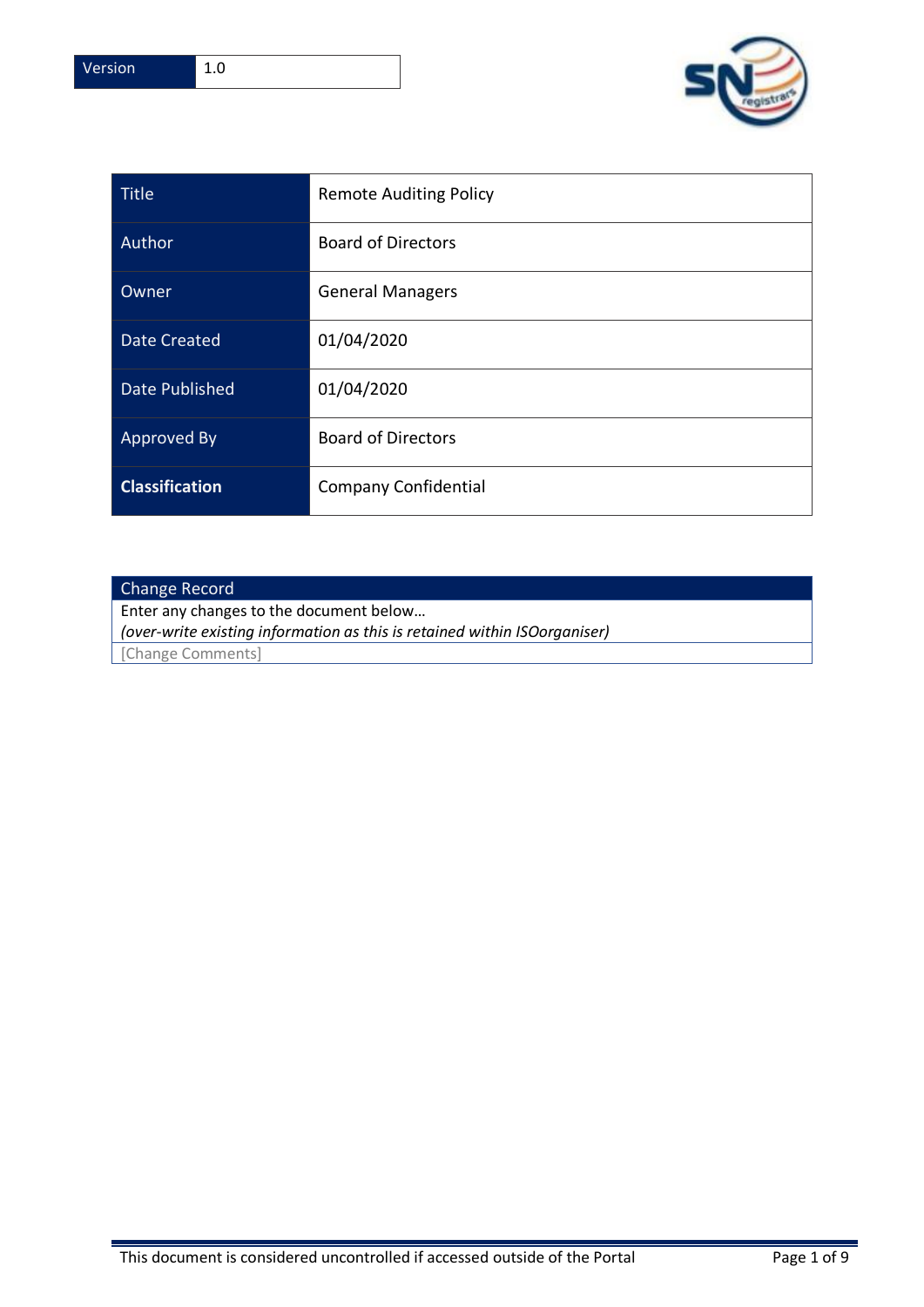

# **Remote Auditing Policy**

### **Responsibility and Authority**

The General Managers is responsible for: -

- ❖ Ensuring the effectiveness of this process within the management system;
- ❖ Ensuring all relevant personnel are aware of this process;

#### **References**

The following reference documents are utilised to determine the processes for compliance operated by SN Registrars , within the management system: -

## Standard / Technical Standard

All listed standards within the Reference Documents section of ISOportal, this includes the management system standards, competency requirement standards and the IAF mandatory documents (MD).

These are listed and maintained in the Reference Documents area on the Portal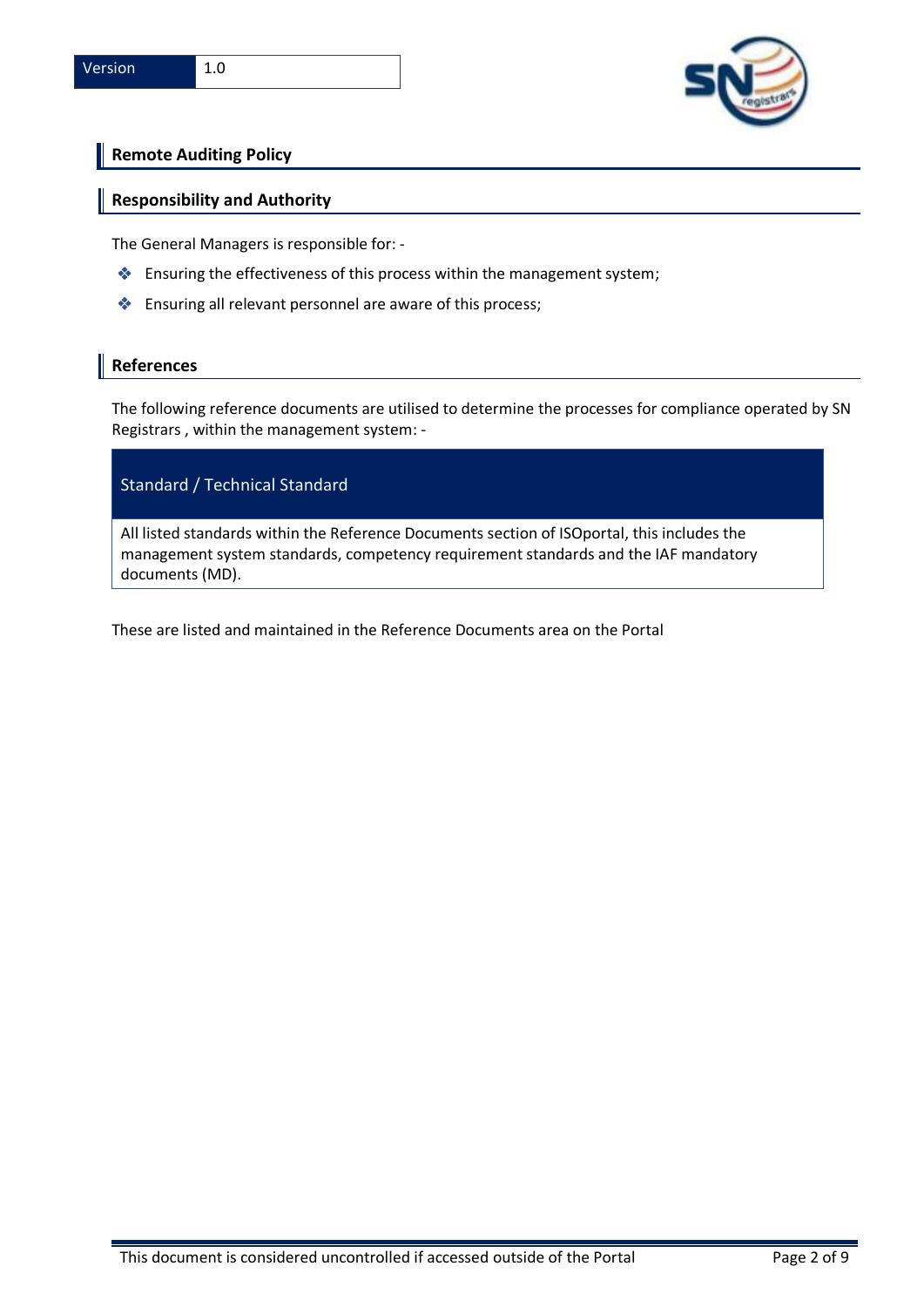

# **Summary**

This policy covers the actions taken for certification and conformity assessment during C-19 outbreak

### **Detail**

### **1. Introduction**

1.1 Every organisation is continuously exposed to opportunities, challenges, and risks in a normal business environment. However, extraordinary events or circumstances beyond the control of the organisation happen. At present, the world is facing the challenge of the outbreak and continued spread of coronavirus (COVID-19). SNR is continuing to monitor UKAS and external advice in order to assess risks and undertake contingency planning.

1.2 It is important during this period that end-users and the wider community can continue to rely on the services of SNR as a UKAS accredited certification body and therefore that SNR and clients it certifies continue to work together to ensure that the principles of certification are maintained. Although some of the traditional practices employed by SNR to assess clients may not be appropriate due to current restrictions, it remains a priority that the technical validity of its service and of the services of the client is maintained. Therefore, SNR need to be able to demonstrate reasonable due diligence, mutual understanding and trust and to establish an appropriate course of action in response to this extraordinary event.

1.3 The aim of this document is to outline the requirements and provide guidance to SNR certified clients on the appropriate course of action. During the COVID-19 outbreak, this document shall take precedence over existing SNR publications where conflicts in requirements are identified.

1.4 The guidance and requirements included within this publication are consistent with the advice published by UKAS in its policy Accreditation and Conformity Assessment during the Covid-19 Outbreak

### **2. Scope**

The requirements and guidance contained in this document apply to all SNR Certified clients and SNR related personnel.

### **3. Impact of the COVID-19 Outbreak on the Generic Operation of the SNR client**

3.1 It is recognised that the current outbreak may temporarily affect the ability of SNR to conduct its activities and/or maintain compliance with the requirements for certification. Operations may be affected in a number of ways such as site closure, staff shortage, restricted access to supplies and services, sample delivery, additional workloads, reduced demand for services etc. SNR shall deploy its risk management procedures taking into account the following:

3.1.1 Suspension of service: if a client is required to stop work for a short period of time that does not affect the delivery of its service to any great extent (e.g. no or minimal impact on service delivery time) then there is no need to inform SNR. Records of any incident or outcome need to be retained and the SNR kept informed. If the service has to be suspended for more than 2 weeks, then the SNR assessment Manager shall be informed.

3.1.2 Where SNR can continue to provide a service but may have to deviate from its usual processes, a review of the situation and risks shall be conducted and shall include, at least, an evaluation of SNR's current and expected future situation. Where this review identifies a significant risk to maintaining SNR certification the client shall notify SNR. At least the following information should be provided by the client

3.1.2.1 Scope and extent of the effect on the client services, business areas and locations, and the status of current activities;

3.1.2.2 Details of any alternative or mitigating actions in place or planned to address the impact;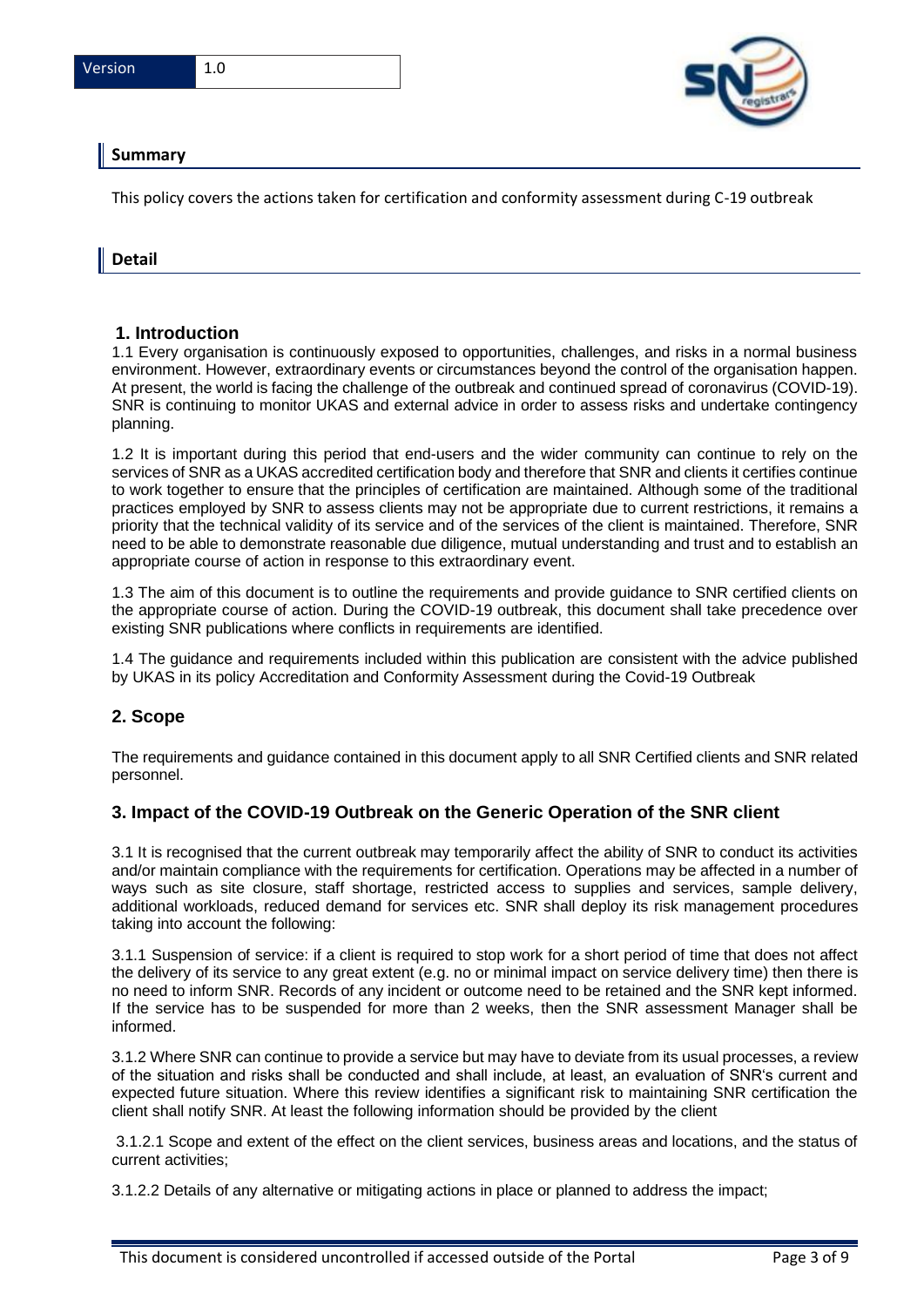

3.1.2.3 Where relevant, the client justified action plan to address any temporary deviation from accreditation requirements and/or its procedures;

3.1.2.4 Any request to modify the client's scope of accreditation to address the deviation;

3.1.2.5 Where necessary any request to voluntarily suspend part of/all certification

3.2 Where required, SNR will evaluate the proposed actions and seek to review the temporary deviation(s) to confirm maintenance of certification at the earliest opportunity. However, considering the impact that the pandemic may have on SNR's ability to respond promptly, clients can decide to progress with temporary deviations prior to SNR's review where urgency is required. By doing so the client shall acknowledge that should a subsequent SNR review identify deficiencies in the deviations then it may be required to implement corrective actions.

3.3 SNR fully appreciates that clients will have to re-evaluate priorities during this rapidly changing situation; it is important that the ongoing evaluation and decisions that are made are justified and details of deviations are recorded on an ongoing basis.

### **4. Guidance to certificated clients by SNR**

4.1 SNR offering accredited certification for Management Systems, is required to follow the requirements of UKAS Technical Policy Statement -TPS 62 - which sets out certification body's obligations when dealing with extraordinary situations such as pandemics.

TPS 62 is based upon IAF Informative Document IAF ID 3 *Management of Extraordinary Events or Circumstances Affecting ABs, CABs and Certified Organizations*, and CBs should take this TPS into consideration when deciding on a strategy for maintaining certification in areas that cannot be accessed.

4.2 In particular, information on the overall size of the problems facing SNR certification activities shall be provided to their UKAS Assessment Manager, with monthly updates of the status of their affected operations.

4.3 With respect to overseas certification activities, where the local accreditation body and/or authorities have issued instructions within their jurisdiction these requirements shall be taken into consideration when reviewing the acceptability of individual CB action plans.

4.4 When an application for initial certification or an extension to scope is received by SNR, SNR shall implement its risk management procedures to determine whether such work can be accepted during this period, and if so how this can be progressed: This shall be clearly documented during the contract review.

4.5 For initial management system certifications, at least part of the Stage 2 audit shall be completed on site, unless SNR can establish that all of the objectives and necessary activities can be robustly completed remotely, taking into account specific scheme requirements: This shall be reviewed by UKAS at the next assessment.

4.6 Management system recertification audits are normally expected to be completed and recertification decisions made prior to expiration to avoid loss of certification. IAF ID3 allows for the extension of the certification for a period not normally exceeding 6 months beyond the original expiry date providing that sufficient evidence has been collected to provide confidence that the certified management system is effective. Given the unprecedented nature of the coronavirus outbreak, and the uncertainty over the potential impact this will have on the imposed time restrictions relating to travel and social contact, it is anticipated that 6 months may not provide sufficient opportunities for SNR to conclude recertification audits. As a consequence, UKAS policy for this outbreak is that the decision on recertification must be made within 6 months of the lifting of restrictions (e.g. travel) that were preventing the on-site audit taking place. However, if this timeframe exceeds 12 months then the certificate should be withdrawn, and a new initial audit will be required.

4.7 The certification of products, processes, services or persons would normally require SNR to undertakes elements of the evaluation activity on site (e.g. manufacturing facility, assessment centre, etc): During the current pandemic this may not be possible. In these circumstances SNR shall deploy its risk management procedures in accordance with 3.1 above.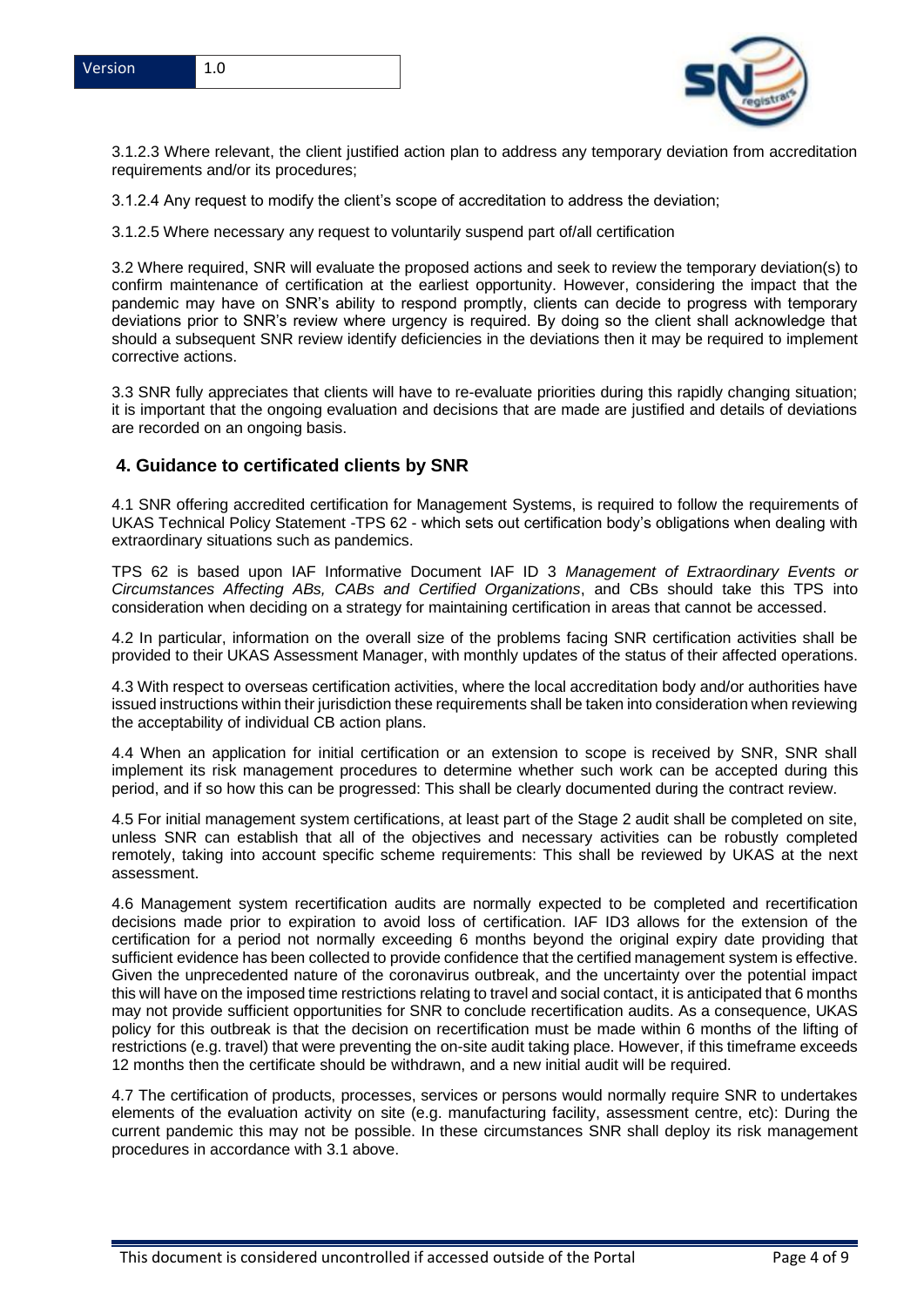



4.8 Not all scheme owners recognise the validity of certification or recertification by remote assessments and therefore it is the responsibility of SNR to determine the acceptability of using remote techniques for recertification purposes for any scheme that it certifies to.

## **5. SNR certification assessments During the COVID-19 Outbreak**

5.1 The restrictions imposed as a result of the outbreak may have serious implications on the provision of accredited services even though the operation of SNR itself is not directly impacted, i.e. although the site may be open, some external (and in some circumstances internal) services and supplies may not be available. Under such circumstances SNR will need to review the impact that such restrictions may have on its certification service and identify what actions it can take to mitigate the risk associated with these. Any deviations from certification requirements and/or SNR procedures which pose a significant risk to maintaining certification must be notified to UKAS (see 3.1.2).

5.2 Temporary deviations from certification requirements and/or SNR procedures' could include, for example, delay in performing periodic calibration and intermediate checks of the measuring and test equipment, use of alternative supplies that could affect the validity of the conformity assessment activity, third party participation, outsourcing, internal quality control, internal audit and management review.

5.3 It is the responsibility of SNR to ensure that any certification service it continues to provide during this period remains technically valid and fit for its intended purpose. Therefore, for all justified deviations, it will be necessary to identify what alternatives are available and ensure that these meet appropriate requirements, e.g. identifying new suppliers and/or services. Where it is not possible to source appropriate supplies or services then SNR should consider whether there are any alternative mechanisms that can be employed which will ensure the same goal is achieved. In circumstances where no reasonable alternatives can be found then SNR will need to consider disclaiming certification for those services affected; in such instance SNR will as applicable discuss this with its UKAS Assessment Manager.

5.4 It is possible that some site activities undertaken by SNR such as inspections, may be successfully achieved through the use of remote techniques. Where SNR wishes to consider this, it shall first undertake a risk evaluation to ensure that the approach being proposed will not impact adversely on the technical validity of the service being provided. Further guidance on this can be found in the publications prepared for certification bodies, i.e. IAF MD4, ID3 and UKAS TPS 62. Any transition from site to remote activities shall first be discussed and agreed between SNR and UKAS.

### **6. Guidance on safety during SNR assessments During the COVID-19 Outbreak**

6.1 SNR shall implement all measures necessary to protect the health and safety of its staff and assessment teams as well as the staff of the client it certifies. Therefore, it will follow UK Government advice on travel restrictions and social contact, be this social distancing, self-isolation, or total lock-down. For overseas assessments SNR shall also follow the advice of the local government of the country where an assessment is due to take place.

6.2 Where the advice restricts or forbids the possibility of undertaking assessments on-site then SNR shall employ alternative mechanisms to ensure the technical validity of the services it accredits is maintained. This shall be achieved through the use of technologies that enable assessments to be conducted remotely, such as telephone or web-based meetings (e.g. Skype, Microsoft Teams, Zoom, etc), remote (electronic) access to client management systems, remote review of electronically submitted records, etc. For further information on remote assessments see Annex 1.

6.3 The deployment of such techniques will focus on the essential elements to ensure that confidence can be maintained in certification activities and SNR will continue to monitor any necessary follow up activities once any travel restrictions are lifted. The key aim of using a remote assessment in these circumstances is for the SNR assessment team to obtain sufficient evidence to continue to maintain certification.

6.4 It is recognised that the ability of SNR to support remote assessment will vary depending on their capability to share information remotely and/or to partake in remote assessment activity. Their ability to support remote assessment will be established when the SNR assessment team is developing an assessment plan.

6.5 It is strongly recommended that web-conferencing applications between SNR and a client are trialled prior to starting the assessment to ensure that both parties can successfully use the selected platform / application.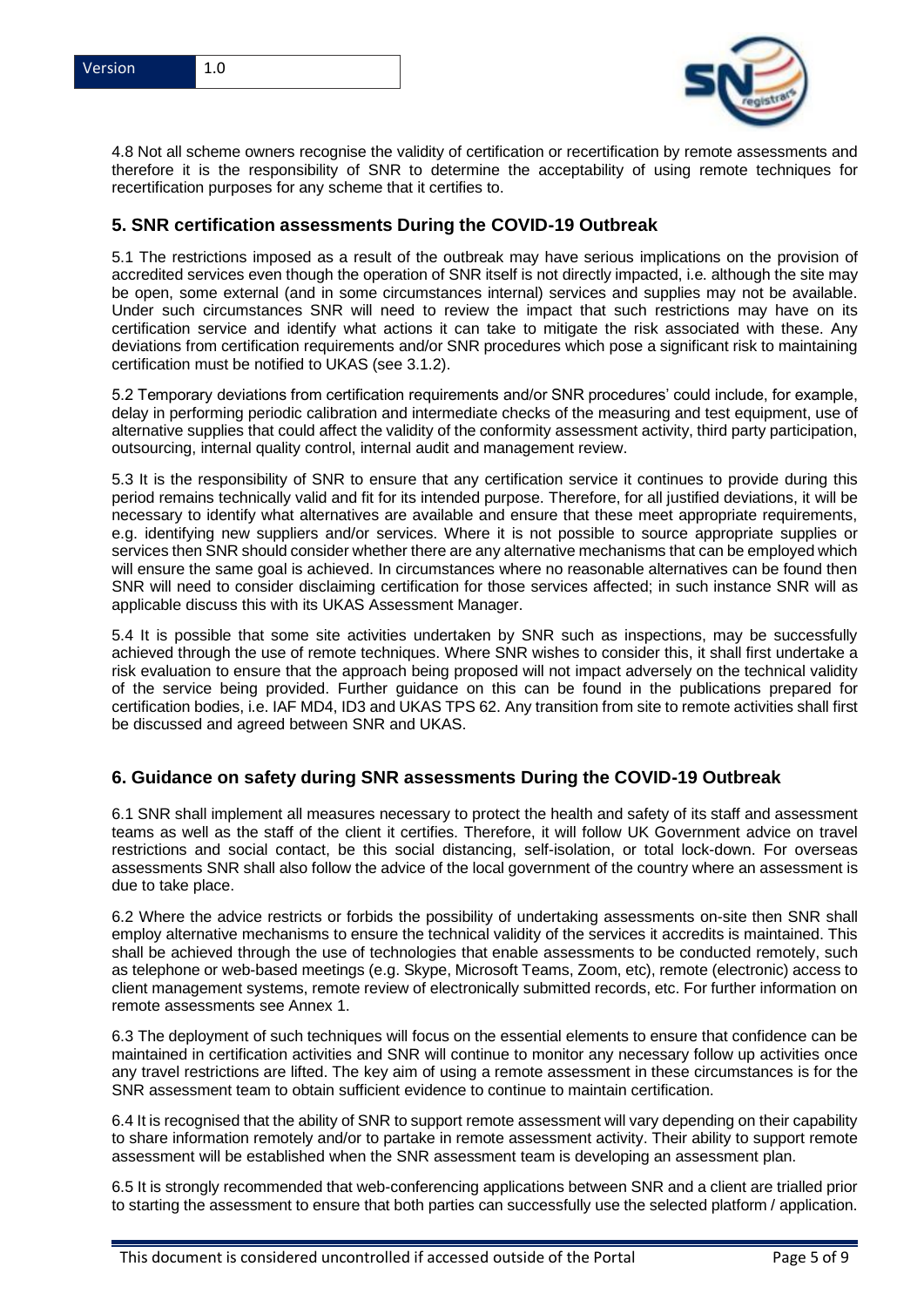

In the case that SNR have their own preferred web-conferencing application the client shall be requested to send a test link and SNR will endeavour to access these systems.

6.6 Where, with justification, SNR is unable to accept a remote assessment, either in full or in part, then this situation will need to be discussed with the client Manager to determine an agreed approach. However, if SNR is able to accept a remote assessment (in full or part) but refuses to do so within an acceptable timeframe from its usual profile date, then SNR will need to consider whether a sanction should be imposed.

6.7 SNR will prioritise assessments to support surveillance and re certification activity to enable existing certification to be maintained. Applications for extensions to scope and initial assessments will be progressed using remote assessment techniques where possible, recognising that it may not be possible to complete all aspects of the assessment remotely or by other means, which may delay the grant of certification . Each application will be evaluated, and the customer kept informed of how/whether the assessment can be conducted. Priority will be given to applications that are necessary as a result of the pandemic e.g. COVID-19.

6.8 SNR will communicate to agents and auditors the requirements for managing and conducting remote and on-site audits during the course of the pandemic via Briefing Notes, including risk assessment, guidance for auditors and reporting requirements.

### **7. Expiring SNR Certificates of Registration**

7.1 SNR certification is granted for a period of 3 years, with reassessments planned every  $3<sup>rd</sup>$  visit to automatically renew for a further 3 years subject to demonstration of conformity with the applicable standard(s). All certifications have an expiry date, as detailed with the SNR e-Certificates, which is generally scheduled for 2 months after the due date of the reassessment visit.

7.2 With the changes to the timing and completion of reassessments during the outbreak it is possible that the expiry date of a certificate is reached without the full reassessment being completed and the associated decision made to renew certification.

7.3 SNR has the ability, with justification, to extend the validity of its certification certificates by up to a maximum of 6 months. Where a delay in a client reassessment is due to circumstances outside of clients control then SNR will instigate the extension of the current certificates' validity as appropriate. The decision to extend certificate validity will be reviewed at regular intervals, e.g. every month up to the maximum of 6 months. If a client holds a certificate that has been extended by 6 months and yet has still not completed its reassessment then the certification shall expire, and the client will need to reapply for certification once it is in a position to do so.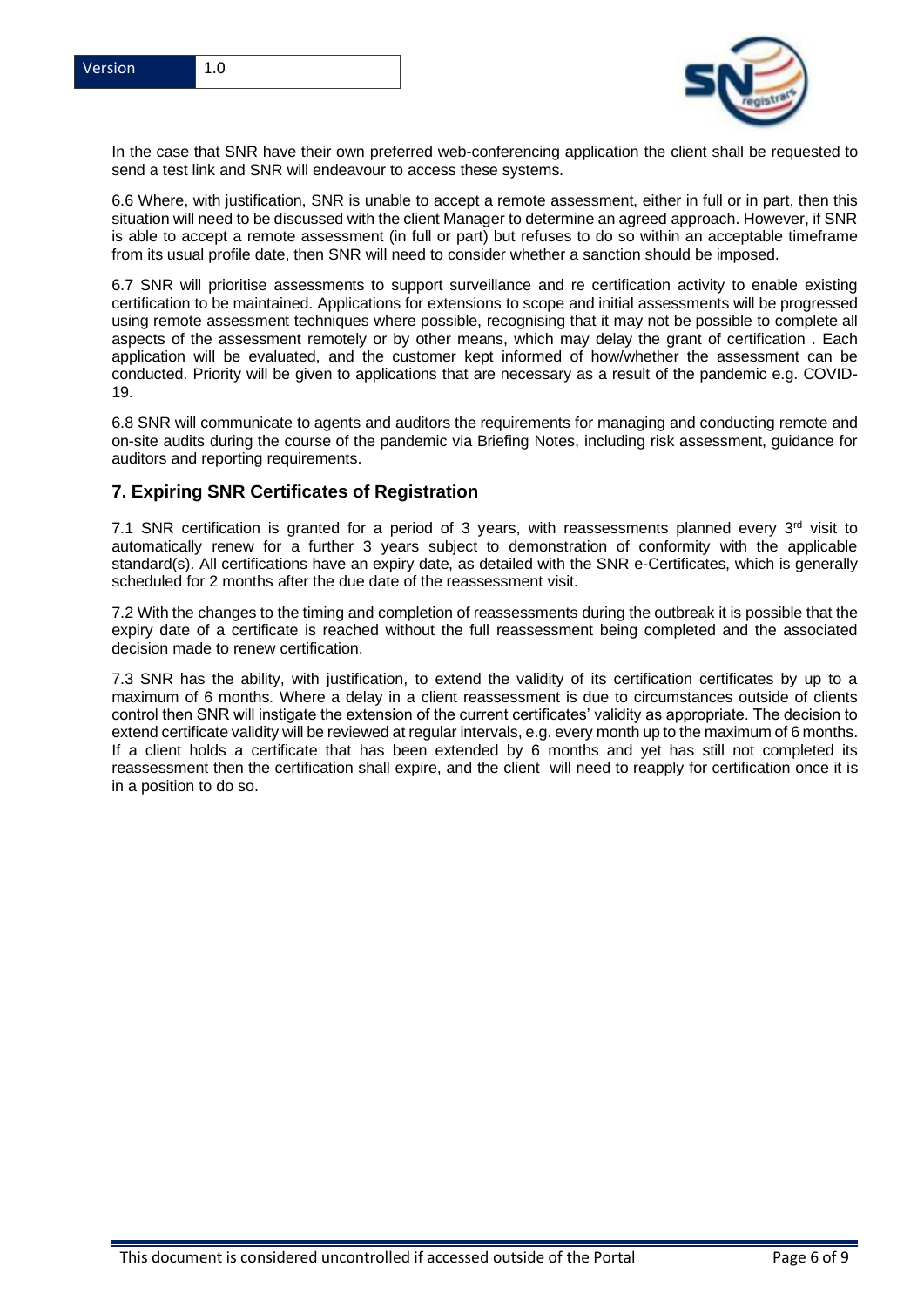



# **Appendix 1: What to expect from an SNRegistrars (holdings) remote assessment**

#### **What is a remote assessment?**

A remote assessment is one that is conducted off site either in whole or in part. Remote assessments generally make use of technology, such as Skype, Microsoft Teams or Zoom Meeting, to support the assessment team when a site visit is not possible / appropriate.

The assessment may include everything that is usually covered during a site visit, but it is likely that some activities, particularly our witnessing of staff conducting their technical functions will not be able to be covered. These technical aspects may need to be assessed at a later date, but this will be discussed and agreed during the remote assessment.

#### **What should customers expect?**

The structure of the visit will be quite familiar; we will conduct opening and closing meetings and review information with you to ensure ongoing competence although there will clearly be some changes as to how we achieve these reviews. The duration of a remote assessment may differ to that of your on-site assessment, depending on what aspects are planned to be covered. In addition, it is also likely that the assessment may be fragmented with individual activities happening over the course of a longer period. Therefore, you will not necessarily need to be available at all times when the assessment is occurring, but a schedule of planned web-conferencing will be agreed with you.

When assessments are conducted via web-conference technology it is recommended that both parties use screen sharing and web-cam functionality. This reduces the amount of data and information that has to be transferred between your organisation and UKAS. However, it is also likely that the assessors will ask for documentation to be submitted for them to review offline because this is often done more efficiently with large amounts of information. You may be asked to email documents or use file sharing sites to provide the documentation to the Assessor. Please be assured that the information you send us will be securely managed in accordance with our existing confidentiality and data privacy policies.

#### **What do customers need to do to make sure they are ready?**

Remote assessment is heavily reliant on technology, so we recommend taking the following actions to ensure you are ready;

• Check your IT systems will allow to access one of the following web-conferencing solutions Skype, Microsoft Teams, Zoom Meeting, and Confirm with your lead auditor which of these applications works for you.

NOTE: You do not need to have a licence for these applications as SNR will initiate the meeting request.

- If you cannot access these applications and wish to use your own web-conferencing solution, contact your Assessment Manager so that SNR can check whether it is accessible to us.
- If online connectivity is not possible, then the assessment will be carried out using telephone conferencing and the emailing/file sharing of documentation;
- As well as checking access please ensure you are familiar with the technology, particularly the management of your audio and screen sharing prior to your assessment to avoid unnecessary delays.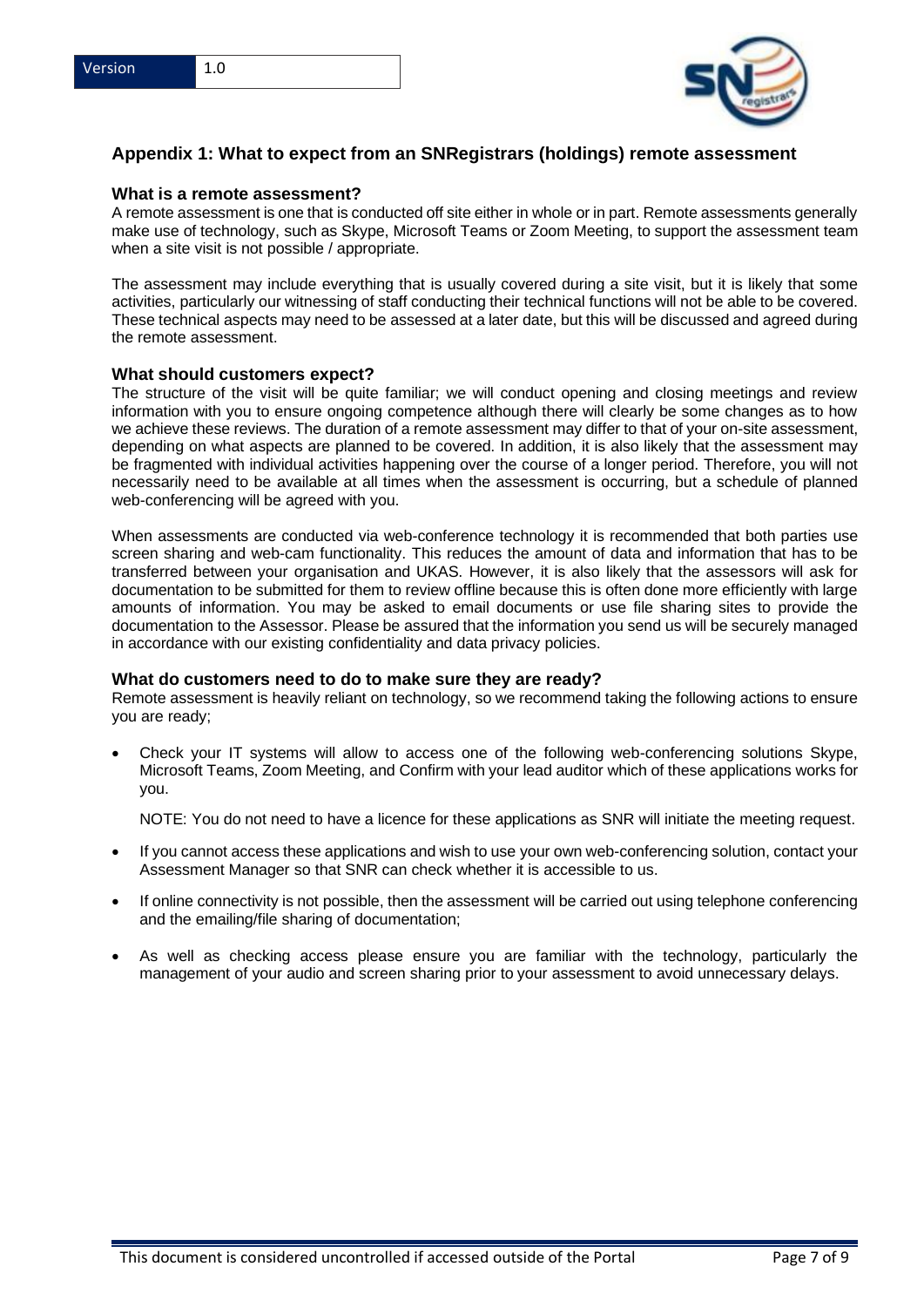

## **What do customers need to make available for the remote assessment?**

#### **Personnel**

- Key personnel who normally support the on-site SNR assessment need to be available for webconferences and answering ad-hoc queries from the assessment team as the assessment progresses;
- Personnel with specific technical or administrative responsibilities will need to be available for their relevant parts of the assessment;
- Top management and members of the leadership team will need to be available for relevant parts of the assessment as well as the opening and closing meetings.

#### **Documentation**

- We will review as much of the management system as possible remotely. This can be done via screen share or by sending the information to your Assessor via email/file sharing;
- Your assessment team may well request documentation to be sent in advance of the assessment so they can review beforehand.

#### **Typical documents your assessment team may request are:**

- Internal audit programme and supporting records or reports
- Minutes of management system review
- Reports of complaints and non-conforming work
- Case / Job files (including site operations)
- Training records of new staff
- Details of changes affecting your organisation
- Proficiency testing data (where applicable)
- Quality control data (where applicable)

#### **Witnessing of technical activities**

- This is the most challenging part of any remote assessment, but it can be achieved by a mix of live streaming, recordings, post audit reviews or technical interviews;
- For live streaming, check you can live stream visual and have two-way audio at the location the activity is performed. This often requires use of mobile networks or wi-fi so check connectivity at the location;
- For recordings, these need to be agreed with the assessment team in advance. Make sure that the recording is of suitable clarity for both visual and audio. Also, the personnel conducting the activity should narrate what they are doing and why. It is also likely that the technical personnel will need to be available for discussions with the assessor to explain elements of the recording when it is assessed;
- Technical interviews involve an SNR assessor talking through key aspects of the technical activity with a member of your staff who is authorised for that activity. They are used when it is not possible to live stream or record the activity or to conduct a post audit review.

#### **What happens if connectivity fails during the assessment?**

The assessment team will try to continue with the assessment wherever possible. If the issues cannot be corrected quickly, then the assessment team will revert to conducting the assessment by telephone conference. SNR Policy on Accreditation and Conformity assessment During the Covid-19 Outbreak